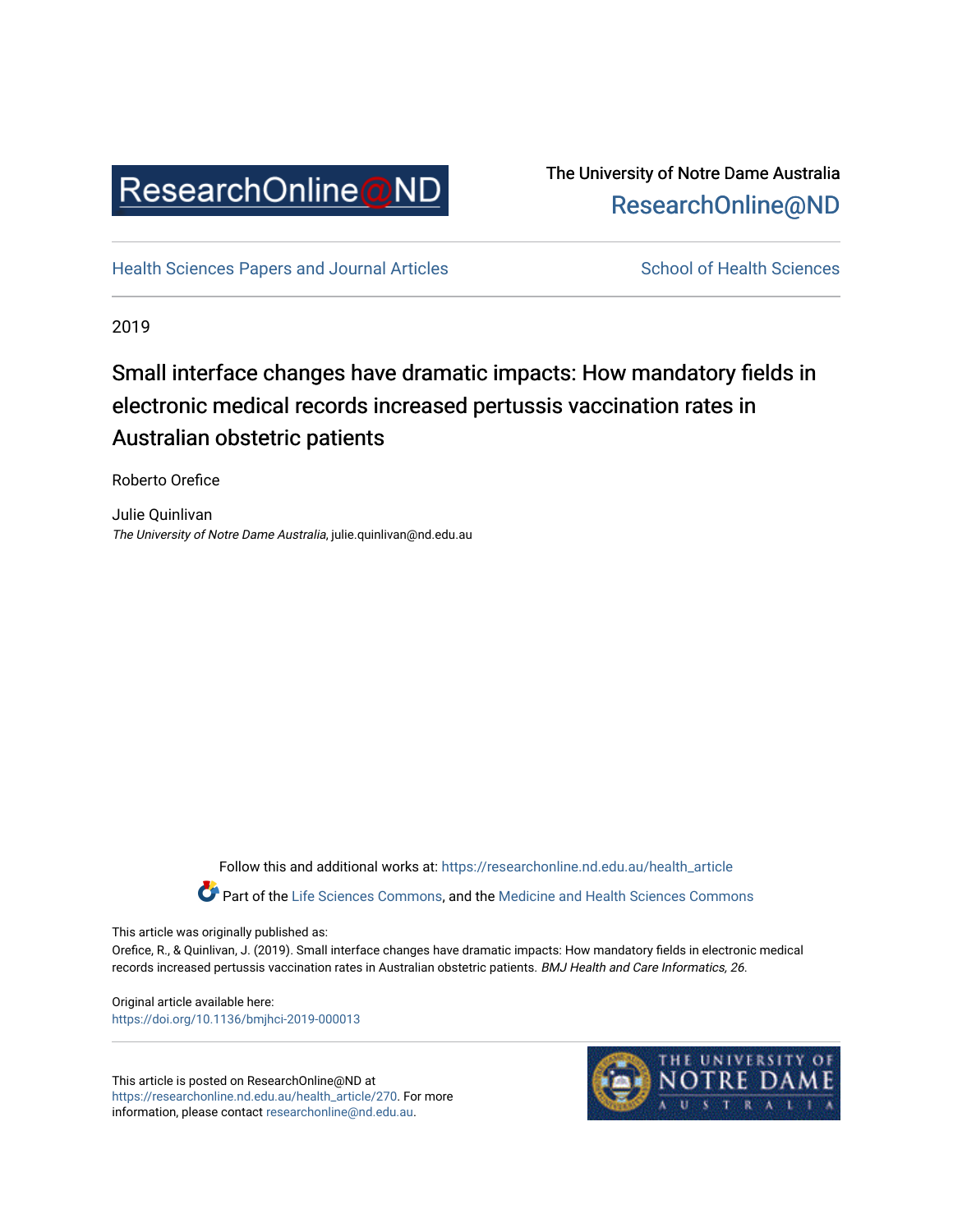This is an Open Access article distributed in accordance with the Creative Commons Attribution-Non Commercial 4.0 International (CC BY-NC 4.0) license, which permits others to distribute, remix, adapt, build upon this work non-commercially, provided the original work is properly cited and the use is non-commercial. See[: https://creativecommons.org/licenses/by-nc/4.0/](https://creativecommons.org/licenses/by-nc/4.0/)

This article originally published in *BMJ Health and Care Informatics* available at: <https://informatics.bmj.com/content/26/1/e000013>

No changes have been made to this article.

Orefice, R and Quinlivan, J. (2019) Small interface changes have dramatic impacts: How mandatory fields in electronic medical records increased pertussis vaccination rates in Australian obstetric patients. *BMJ Health and Care Informatics, 26*(1). doi: 10.1136/bmjhci-2019-000013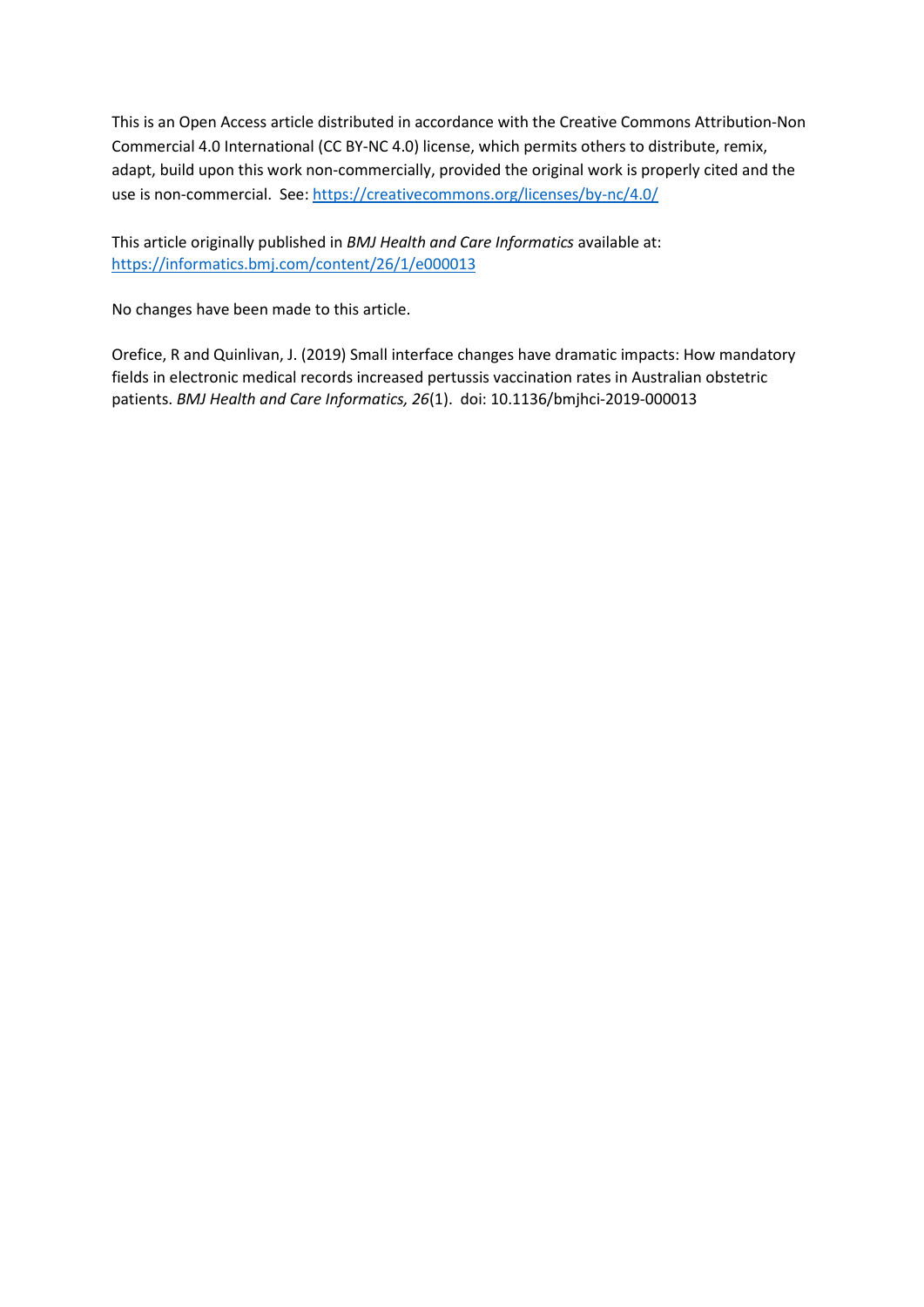### **BMI Health & Care Informatics**

# **Small interface changes have dramatic impacts: how mandatory fields in electronic medical records increased pertussis vaccination rates in Australian obstetric patients**

Roberto Orefice,<sup>1</sup> Julie A Quinlivan<sup>2,3</sup>

#### **To cite:** Orefice R, Quinlivan JA. Small interface changes have dramatic impacts: how mandatory fields in electronic medical records increased pertussis vaccination rates in Australian obstetric patients. *BMJ Health Care Inform* 2019;26. doi:10.1136/ bmjhci-2019-000013

Received 30 April 2018 Revised 07 August 2018 Accepted 11 December 2018

**ABSTRACT** 

Introduction Electronic health records have been widely introduced into clinical practice. The aim of this study was to determine whether a small interface change could improve compliance with a key quality indicator, namely antenatal pertussis vaccination.

Methods Audits were performed between 1–31 July 2015 and 1–31 July 2017 of all deliveries at the Centenary Hospital for Women and Children to determine compliance with antenatal pertussis vaccination. The single difference between time points was changing the interface so the antenatal pertussis vaccination field became compulsory. Results 275 and 299 women delivered in the audit periods. Vaccination rates almost doubled (52.7% vs 91.4%, p<0.0001).

Conclusion Small interface changes increase compliance. Interface change could be considered for key quality outcomes in patient care.

#### **INTRODUCTION**

Numerous strategies have been trialled to improve vaccination rates in pregnant women. They have had mixed success. A recent review reported the most successful strategies to increase pregnancy vaccination compliance were direct recommendation by a treating healthcare provider on the benefits of vaccination in pregnancy, $\frac{1}{2}$  advocacy that vaccination protected both the baby and the mother,<sup>3</sup> and a high level of vaccine knowledge in parents.<sup>2</sup> Despite these strategies, vaccination rates remain poor. $12$ 

One strategy that has not been trialled is the use of a mandatory field in an electronic health record. As electronic health records become the standard of care, a small interface change to create a mandatory field might help improve evidence-based compliance with key quality indicators such as antenatal vaccination. The aim of this study was to determine whether a small interface change to create a mandatory field for the key quality in obstetric clinical

#### **Summary**

► There are no studies in the literature that address how changes in interfaces in electronic medical records can improve guideline uptake.

Original research

► The conclusions indentified in this study could be utilised in other public health issues within maternity care such as smoking cessation.

indicator of antenatal pertussis vaccination would result in improved vaccination rates.

#### **METHODS**

A retrospective audit study was performed. Records of all women who delivered at the Centenary Hospital for Women and Children, Canberra, Australia, between 1–31 July 2015 (baseline period) and 1–31 July 2017 (follow-up period) were audited.

In the baseline period, staff were educated about pertussis vaccination, a free clinic was established to vaccinate pregnant women, and patient education posters were displayed in clinical areas. The electronic health record antenatal attendance screen prompted staff to indicate whether pertussis vaccination had been offered and accepted or declined. Answers could be selected from a pull-down list. Once the prompt was answered, the response was autopopulated for future antenatal encounters. However, clinicians could close the antenatal attendance screen leaving the question blank, as completion of the question was not compulsory.

In the follow-up period, a small interface change was made to the antenatal attendance screen. The pertussis question became compulsory. The electronic health record antenatal attendance screen could not be closed unless the clinician had entered a specific response to

Check for updates

© Author(s) (or their employer(s)) 2019. Re-use permitted under CC BY-NC. No commercial re-use. See rights and permissions. Published by RM<sub>J</sub>

<sup>1</sup>Department of Obstetrics and Gynaecology, Centenary Hospital for Women and Children, Canberra, Australian Capital Territory, Australia 2 School of Medicine, Australian National University, Canberra, Australian Capital Territory, Australia <sup>3</sup>Institute for Health Research, University of Notre Dame Australia, Fremantle, Western Australia, Australia

Correspondence to Dr Roberto Orefice;

Roberto.Orefice@act.gov.au

Orefice R, Quinlivan JA. *BMJ Health Care Inform* 2019;26. doi:10.1136/bmjhci-2019-000013 1

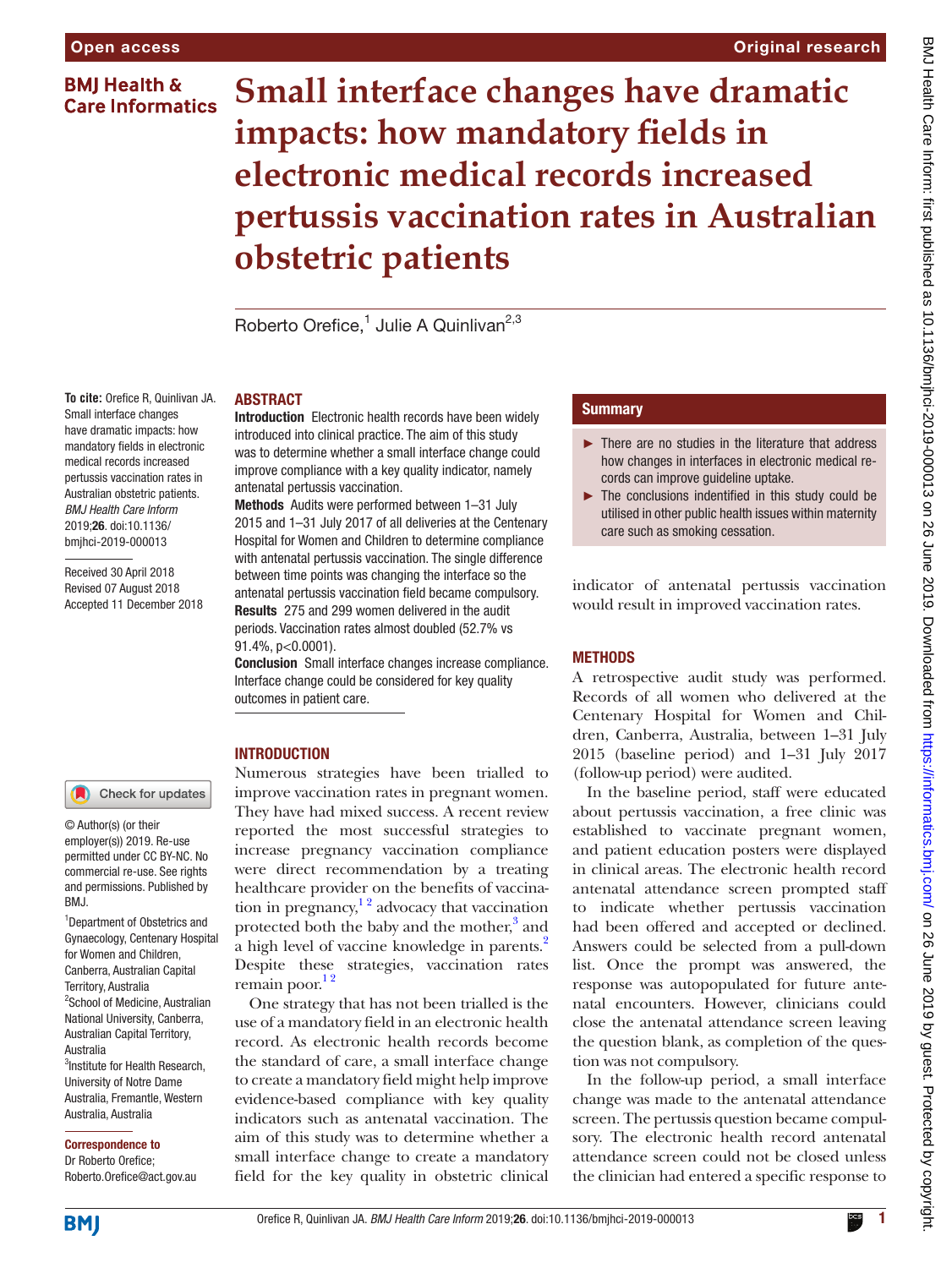the query about pertussis vaccination. All earlier strategies for vaccination compliance remained in place.

The audit periods were selected to ensure there would be at least 250 births in each time period, generating a total sample size of 500 women. This sample size was calculated to have a greater than 80% power to detect a change in vaccination rates from 50% to 80%, assuming an alpha error of 0.05.

Data were collected using the Central Birth Outcome System electronic medical record and the Clinical Information System, identifying consecutive patients who delivered in the audit time frames. All women who delivered a baby of more than 20 weeks' gestation were included. Data collected included maternal demographic data, newborn outcome data and pertussis vaccination responses, which were independently verified with vaccine batch records.

Discrete data were analysed using number and per cent for discrete data, and mean and SD for normative continuous data. Data were compared using  $\chi^2$  test for discrete data and Student's t-test for continuous data. In multivariate analysis, all variables significant at p<0.1 were included in the model.

#### **RESULTS**

A total of 275 and 299 women delivered at the Centenary Hospital for Women and Children in the baseline and follow-up audit periods.

BMJ Health Care Inform: first published as 10.1136/bmjhci-2019-000013 on 26 June 2019. Downloaded from https://informatics.bmj.com/ on 26 June 2019 by guest. Protected by copyright BMJ Health Care Inform: first published as 10.1136/bmjhci-2019-000013 on 26 June 2019. Downloaded from mtps://informatics.bmj.com/ on 26 June 2019 yopyright. Protected by copyright.

Maternal and neonatal characteristics in the two audit periods are summarised in [table](#page-3-0) 1. There were no significant differences in any demographic variable between the two audit periods with the exception of maternal age. The average maternal age in the 2015 cohort was 33.3 years compared with 31.5 in the 2017 cohort (p=0.001). In regard to birth modality, there was a significant trend towards fewer vaginal births and more caesarean section deliveries in the second audit period (p=0.05). There were no differences identified in newborn characteristics between the two periods (all p>0.05).

[Figure](#page-4-3) 1 summarises the difference in pertussis vaccination rates between the baseline and follow-up periods. There was a significant increase in the percentage of women who were vaccinated for pertussis, with the rate almost doubling (baseline 146, 52.7%; postintervention 275, 91.4%; relative risk (RR) 1.73, 95% CI 1.54 to 1.94; p<0.0001). Multivariate analysis showed the only variable associated with a significant influence on pertussis vaccination rate was the difference in audit period following intervention (p<0.0001).

#### **DISCUSSION**

The introduction of a mandatory field in an electronic health record resulted in 91.4% of women receiving antenatal pertussis vaccination compared with 52.7% when the field was optional. The baseline vaccination rate was

<span id="page-3-0"></span>

| Table 1 Demographics and characteristics of mothers and newborns between the two audit periods |                  |                  |         |
|------------------------------------------------------------------------------------------------|------------------|------------------|---------|
|                                                                                                | 2015             | 2017             | P value |
| Age in years, mean (SD)                                                                        | 33.3(5.12)       | 31.5 (4.99)      | 0.001   |
| Gravidity, n (%)                                                                               |                  |                  | 0.06    |
| 1                                                                                              | 91 (32.9)        | 86 (28.6)        |         |
| $\mathbf{2}$                                                                                   | 82 (29.6)        | 117 (38.9)       |         |
| 3 or more                                                                                      | 104 (37.5)       | 98 (32.6)        |         |
| Parity, n (%)                                                                                  |                  |                  | 0.21    |
| Primiparous                                                                                    | 118(42.6)        | 113(37.5)        |         |
| Multiparous                                                                                    | 159 (57.4)       | 188 (62.5)       |         |
| Birth type, n (%)                                                                              |                  |                  | 0.05    |
| Normal vaginal delivery                                                                        | 172 (62)         | 157 (52)         |         |
| Assisted vaginal delivery                                                                      | 31(11)           | 47 (16)          |         |
| Caesarean section                                                                              | 74 (27)          | 97 (32)          |         |
| Maternal Indigenous, n (%)                                                                     |                  |                  |         |
| Yes                                                                                            | 8(2.9)           | 11(3.0)          | 0.61    |
| No                                                                                             | 269 (97.1)       | 290 (97.0)       |         |
| Gender, n (%)                                                                                  |                  |                  | 0.81    |
| Male                                                                                           | 145 (52.3)       | 154 (51.2)       |         |
| Female                                                                                         | 132 (47.7)       | 146 (48.5)       |         |
| Not stated                                                                                     | 0(0.0)           | 1(0.3)           |         |
| Body mass index (kg/m <sup>2</sup> ), mean (SD)                                                | 25.3 (6.07)      | 26.07 (7.12)     | 0.18    |
| Birth weight (g), mean (SD)                                                                    | 3244.87 (728.59) | 3302.24 (655.76) | 0.32    |
| Gestation (days), mean (SD)                                                                    | 271.39 (22.24)   | 272.88 (18.73)   | 0.38    |